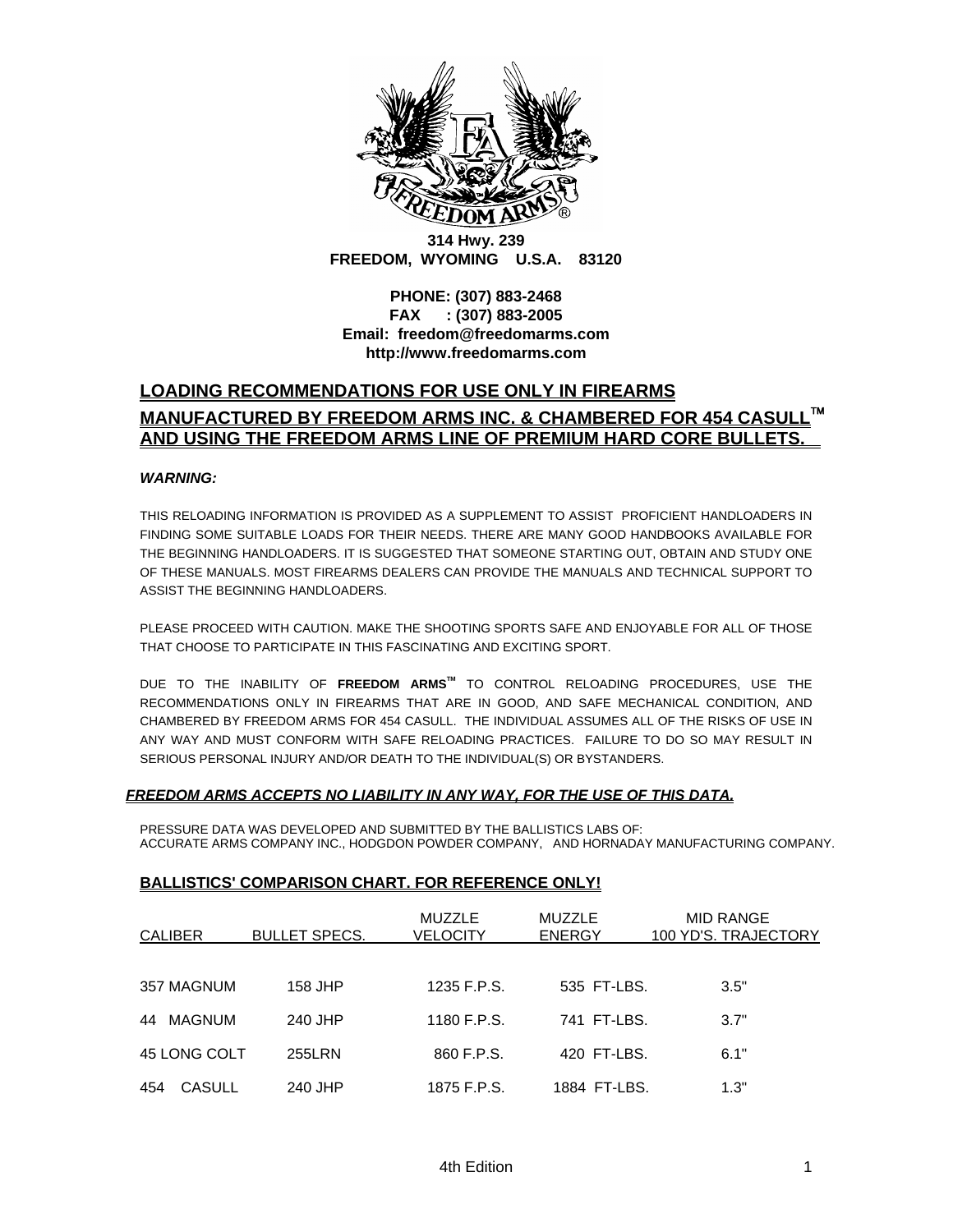## **LOADING RECOMMENDATIONS**

### **FOR ONLY THE FREEDOM ARMS 454 CASULL.**<sup>™</sup>

| ALL VELOCITIES ARE FOR :    | 7.5" PRESSURE BARREL.~       |
|-----------------------------|------------------------------|
| BULLET DIAMETERS ARE:       | .451 / .452                  |
| <b>PRIMER SIZE:</b>         | SMALL RIFLE REM. # 7 $1/2^m$ |
| CASE TRIM LENGTH :          | 1.380"                       |
| <b>MAXIMUM CASE LENGTH:</b> | 1.385"                       |
| MAXIMUM O.A.L. LENGTH:      | 1 765"                       |

#### **~Note:**

Data work up done in a Standard Receiver Pressure Barrel.

Revolver velocities will be different depending on barrel length.

 A good rule of thumb to go by is: Expect a 50 to 75 f.p.s velocity difference, per barrel length from the published data below. (Using a 7.5" barrel for reference.)

### **Example:**

<span id="page-1-0"></span> $\overline{a}$ 

A 6" barrel would be approximately 50 to 75 f.p.s. *slower* than listed below.

A 10" barrel would be approximately 50 to 75 f.p.s. *faster* than listed below.



### **STARTING LOADSMAXIMUM RECOMMENDED LOADS**

|                      |                 | Wt. IN        | Muzzle   |               | WT.IN         | <b>MUZZLE</b>   |        |
|----------------------|-----------------|---------------|----------|---------------|---------------|-----------------|--------|
| <b>Bullet</b>        | Powder          | <u>Grains</u> | Velocity | <u>C.U.P.</u> | <b>GRAINS</b> | <b>VELOCITY</b> | C.U.P. |
| <b>FREEDOM ARMS™</b> |                 |               |          |               |               |                 |        |
|                      |                 |               |          |               |               |                 |        |
| FA240JHP             | H4227           | 29.0          | 1421     | 33,800        | 34.0          | 1815            | 41,400 |
| FA240JHP             | H110            | 36.0          | 1889     | 44,700        | 39.0          | 2090            | 54,100 |
| +FA240JHP            | H110            | 36.0          | 1889     | 44,700        |               |                 |        |
| FA240JHP             | HS7             | 19.0          | 1352     | 38,400        | 25.5          | 1746            | 50,100 |
| FA240JHP             | HS6             | 17.0          | 1277     | 34,600        | 21.5          | 1641            | 44,600 |
| FA240JHP             | HP38            | 9.0           | 852      | 26,600        | 13.5          | 1421            | 38,400 |
| FA240JHP             | W296            | 36.0          | 1875     | 45,200        | 38.0          | 2004            | 53,400 |
| FA240JHP             | W571            | 19.0          | 1395     | 38,800        | 25.5          | 1740            | 50,600 |
| FA240JHP             | W540            | 17.0          | 1274     | 34,600        | 21.5          | 1629            | 44,200 |
| FA240JHP             | W231            | 9.0           | 844      | 25,200        | 13.5          | 1399            | 37,600 |
| FA240JHP             | 2400            | 26.0          | 1639     | 38,000        | 30.0          | 1886            | 53,700 |
| FA240JHP             | <b>BLUE DOT</b> | 21.0          | 1588     | 37,400        | 25.0          | 1896            | 55,100 |
| FA240JHP             | <b>UNIQUE</b>   | 14.0          | 1367     | 33,900        | 16.5          | 1580            | 49,700 |
| FA240JHP             | <b>BULLSEYE</b> | 7.0           | 842      | 15,700        | 11.0          | 1334            | 32,300 |
| FA240JHP             | A.A. NO. 9      | 23.5          | 1439     | 21,500        | $+33.8$       | 1875            | 56,800 |
| FA240JHP             | A.A. 1680       | 34.0          | 1349     | 17,100        | 38.0          | 1769            | 46,500 |
| FA240JHP             | N350            | 13.0          | 1280     | 25,000        | 17.2          | 1564            | 48,660 |
| FA240JHP             | N110            | 27.0          | 1655     | 27,000        | 31.0          | 1877            | 48,040 |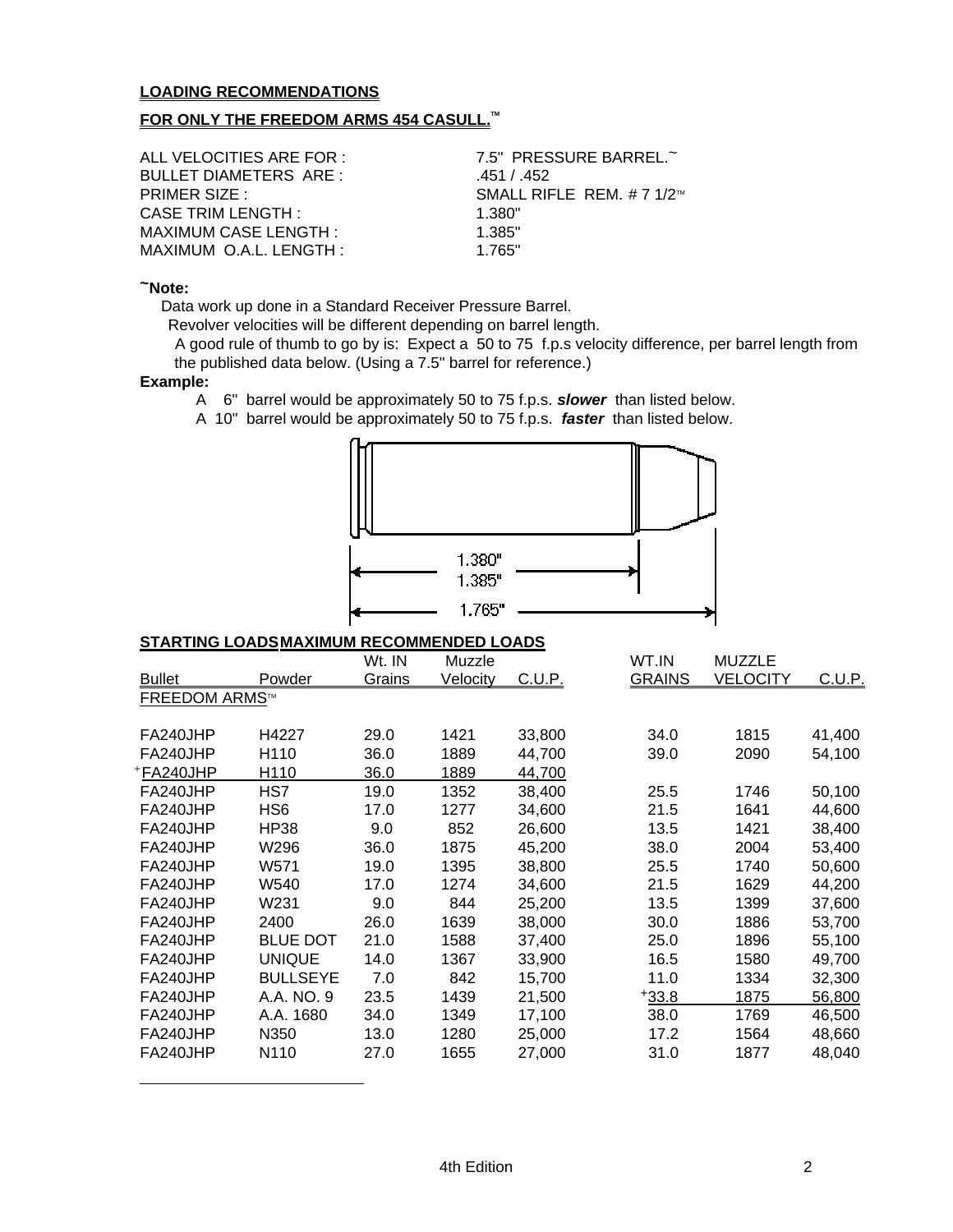| STARTING LOADSMAXIMUM RECOMMENDED LOADS |                 |        |          |        |               |                 |        |  |
|-----------------------------------------|-----------------|--------|----------|--------|---------------|-----------------|--------|--|
|                                         |                 | Wt. IN | Muzzle   |        | WT.IN         | <b>MUZZLE</b>   |        |  |
| <b>Bullet</b>                           | Powder          | Grains | Velocity | C.U.P. | <b>GRAINS</b> | <b>VELOCITY</b> | C.U.P. |  |
| <b>FREEDOM ARMS™</b>                    |                 |        |          |        |               |                 |        |  |
| FA260JFP                                | H4227           | 28.0   | 1309     | 34,000 | 33.0          | 1759            | 46,000 |  |
| FA260JFP                                | H110            | 34.0   | 1790     | 44,600 | 37.0          | 2005            | 53,800 |  |
| +FA260JFP                               | H110            | 35.0   | 1825     |        |               |                 |        |  |
| FA260JFP                                | HS7             | 17.0   | 1228     | 36,000 | 24.0          | 1701            | 51,700 |  |
| FA260JFP                                | HS <sub>6</sub> | 16.0   | 1181     | 33,800 | 20.5          | 1562            | 44,200 |  |
| FA260JFP                                | <b>HP38</b>     | 8.5    | 811      | 27,700 | 12.5          | 1248            | 36,600 |  |
| FA260JFP                                | W296            | 34.0   | 1789     | 44,400 | 37.0          | 1977            | 53,100 |  |
| FA260JFP                                | W571            | 17.0   | 1234     | 36,000 | 24.0          | 1689            | 51,400 |  |
| FA260JFP                                | W540            | 16.0   | 1188     | 34,000 | 20.0          | 1522            | 43,400 |  |
| FA260JFP                                | W231            | 8.5    | 815      | 27,400 | 12.5          | 1244            | 36,700 |  |
| FA260JFP                                | 2400            | 25.0   | 1538     | 35,000 | 29.0          | 1780            | 51,800 |  |
| FA260JFP                                | <b>BLUE DOT</b> | 18.0   | 1429     | 38,800 | 22.0          | 1704            | 53,700 |  |
| FA260JFP                                | <b>UNIQUE</b>   | 12.0   | 1220     | 33,600 | 15.0          | 1452            | 46,600 |  |
| FA260JFP                                | <b>BULLSEYE</b> | 7.0    | 829      | 16,100 | 11.0          | 1302            | 34,100 |  |
| FA260JFP                                | A.A NO. 9       | 22.5   | 1433     | 25,000 | $+32.0$       | 1800            | 57,800 |  |
| FA260JFP                                | A.A 1680        | 34.0   | 1376     | 18,600 | 38.5          | 1780            | 50,800 |  |
| FA260JFP                                | N110            | 26.0   | 1575     | 25,300 | 30.4          | 1816            | 48,820 |  |
|                                         |                 |        |          |        |               |                 |        |  |
| FA300JFP                                | H4227           | 27.0   | 1494     | 41,400 | 30.0          | 1634            | 53,700 |  |
| FA300JFP                                | H110            | 28.5   | 1589     | 44,400 | 31.5          | 1780            | 55,000 |  |
| +FA300JFP                               | H110            | 31.0   | 1625     |        |               |                 |        |  |
| FA300JFP                                | HS7             | 16.0   | 1111     | 33,400 | 22.0          | 1501            | 50,200 |  |
| FA300JFP                                | HS <sub>6</sub> | 15.0   | 1084     | 31,100 | 19.0          | 1450            | 46,200 |  |
| FA300JFP                                | <b>HP38</b>     | 8.5    | 820      | 32,000 | 11.5          | 1076            | 43,200 |  |
| FA300JFP                                | W296            | 28.0   | 1537     | 41,000 | 31.0          | 1750            | 54,800 |  |
| FA300JFP                                | W571            | 16.0   | 1107     | 33,000 | 22.0          | 1494            | 50,700 |  |
| FA300JFP                                | W540            | 15.0   | 1100     | 32,600 | 19.0          | 1440            | 46,000 |  |
| FA300JFP                                | W231            | 8.5    | 824      | 31,800 | 11.5          | 1062            | 42,400 |  |
| FA300JFP                                | 2400            | 24.0   | 1461     | 42,000 | 27.0          | 1656            | 55,000 |  |
| FA300JFP                                | <b>BLUE DOT</b> | 16.0   | 1240     | 39,100 | 19.0          | 1534            | 54,000 |  |
| FA300JFP                                | <b>UNIQUE</b>   | 10.0   | 1049     | 30,600 | 14.0          | 1275            | 38,600 |  |
| FA300JFP                                | <b>BULLSEYE</b> | 6.5    | 804      | 20,100 | 9.5           | 1026            | 33,400 |  |
| FA300JFP                                | A.A. NO. 9      | 20.0   | 1177     | 17,100 | $+27.5$       | 1625            | 51,900 |  |
| FA300JFP                                | A.A. 1680       | 31.1   | 1346     | 27,300 | 34.5          | 1622            | 54,500 |  |
| FA300JFP                                | N110            | 24.0   | 1505     | 34,500 | 26.6          | 1634            | 49,380 |  |
| FA300JFP                                | N120            | 27.0   | 1290     | 29,300 | 31.0          | 1491            | 43,760 |  |
|                                         |                 |        |          |        |               |                 |        |  |

**NOTE:** 

+ Factory Equivalent loads.

Pressure Testing was done with a 7 1/2" Pressure barrel. A 7 1/2" Revolver was used where no pressure is indicated.

**\_\_\_\_\_\_\_\_\_\_\_\_\_\_\_\_\_\_\_\_\_\_\_\_\_\_\_\_\_\_\_\_\_\_\_\_\_\_\_\_\_\_\_\_\_\_\_\_\_\_\_\_\_\_\_\_\_\_\_\_\_\_\_\_\_\_\_\_\_\_\_\_\_\_\_\_\_\_\_\_\_\_\_\_\_\_\_\_\_**

## **FAVORITE LOADS OR NOTES:**